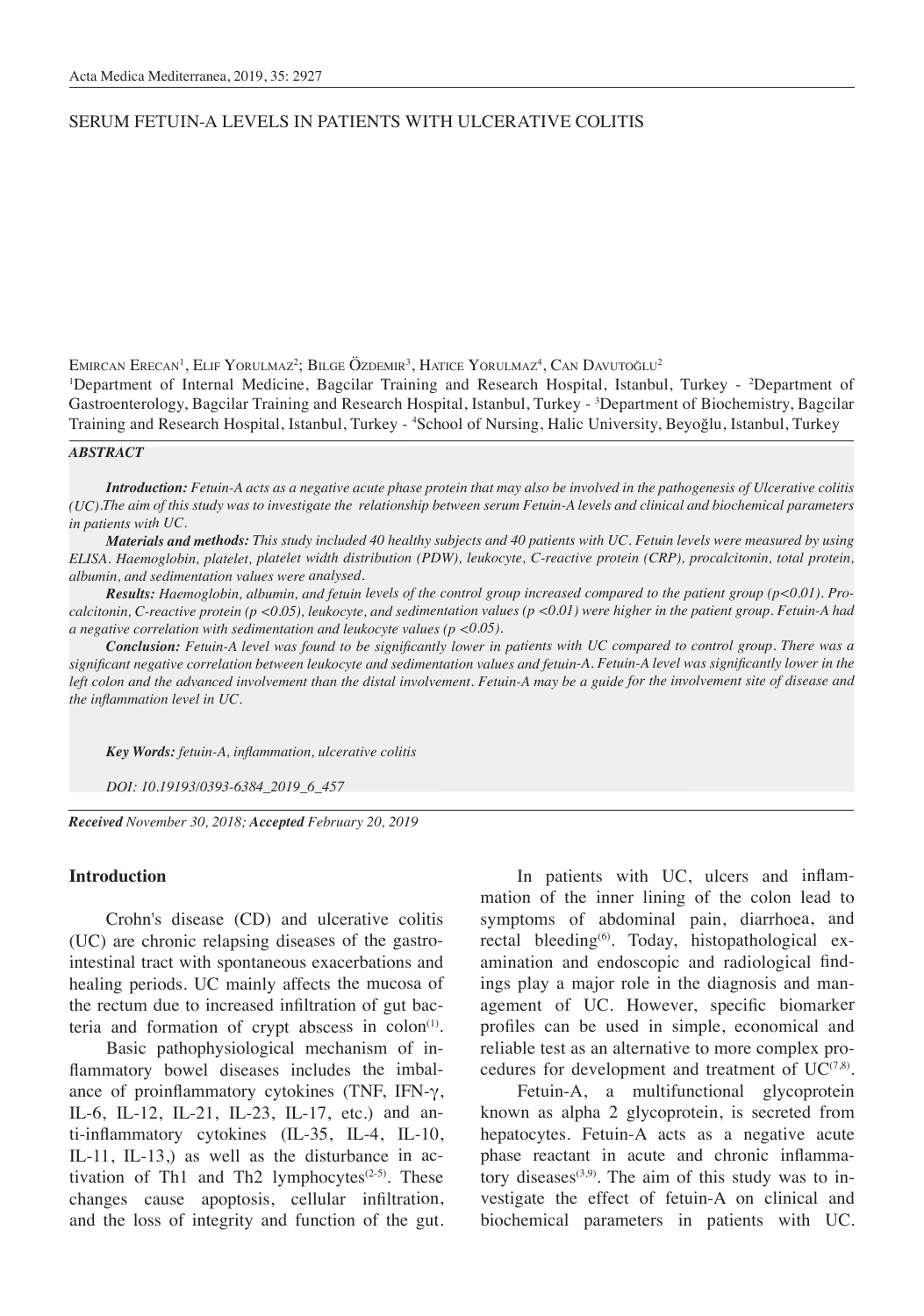### **Materials and methods**

#### *Study design*

This study was formally approved by the local Ethics Committee (approval date and number: 2016/491) and conducted according to the ethical standards of the Declaration of Helsinki. Written informed consent was obtained from all the patients. Forty healthy control subjects and Forty patients with UC who had treatment during activation and remission were included in the study. The demographic characteristics of the patients and the control group were recorded.

Body mass index (BMI) was calculated based on weight in kg divided by height in square meter (m²). Patients with Crohn's disease, radiation colitis, infectious colitis, ischemic colitis, coronary artery disease, diabetes mellitus, chronic obstructive pulmonary disease, connective tissue disease, advanced renal and hepatic disease, any systemic disease, and pregnancy were excluded from this study.

### *Clinical and biochemical measurements*

After 12 h of night fasting, venous blood samples were taken, centrifuged (3000 cycle/min) and then stored at -80℃ in a freezer for the analysis.

Haemoglobin, platelet, PDW, leucocyte, and total protein were measured using the related kit in an autoanalyzer (Cobas autoanalyzer, DPC, Diagnostic products corporation, USA). The erythrocyte sedimentation rate was measured and evaluated based the method by Fahraeus and Westergren.

Serum fetuin-A levels were measured using ELISA kit (Elabscience, UK, cat no: E-EL-H0386) with ELX 800 UV model ELISA reader. The results were calculated in nanograms per millilitre.

Albumin, CRP, and procalcitonin levels were measured using an auto-analyzer (Roche/Hitachi Cobas C Systems, USA), according to the manufacturer's protocol.

#### *Statistical analysis*

All statistical analyses were performed using SPSS v.22.0. The data were first analysed by the Kolmogorov-Smirnov test to determine whether or not they had normal distribution and the unpaired Student t-test was used to compare means of two groups with normal distribution. When appropriate, the Mann-Whitney test and Chi-square test were used to compare means of two groups showing no normal distribution (non-parametric data).

Pearson correlation analysis and Spearman's rank correlation analysis were used to determine the relationship between fetuin-A and other parameters. The level of significance was accepted at  $p < 0.05$  in all analyses.

## *Results*

This study included 40 healthy controls (19 female, 21 male) and 40 patients with UC (24 female, 16 male). There was no statistically significant difference between the groups in terms of age, body mass index, distribution of males and females, and smoking use (p>0.05). Table 1 shows demographic characteristics of the control and patient groups.

| <b>Variables</b>                        |           | $Mean \pm SD$        | Test              |                       |  |
|-----------------------------------------|-----------|----------------------|-------------------|-----------------------|--|
|                                         |           | Control              | Patient           | values                |  |
|                                         | Male      | $40.52 \pm 13.56$    | $48.25 \pm 16.25$ | $t=1.23$              |  |
| age                                     | Female    | $33.26 \pm 9.39$     | $37.63 \pm 12.90$ | $p=0.22$              |  |
| body mass index<br>(kg/m <sup>2</sup> ) | Male      | $24.74 \pm 3.34$     | $24.24 \pm 2.84$  | $t=1.57$              |  |
|                                         | Female    | $22.27\pm4.05$       | $24.17\pm3.42$    | $p=1.12$              |  |
|                                         |           | $n\binom{0}{0}$      |                   | Test                  |  |
|                                         |           | Control              | Patient           | values                |  |
|                                         | Male      | 21(52.5%)            | 16(40)            | $X^2=1.25$            |  |
| gender                                  | Female    | 19(47.5%)            | 24(60)            | $p=0.26$              |  |
| smoking                                 | No<br>Yes | 25(62.5)<br>15(37.5) | 24(60)<br>15(40)  | $X^2=0.5$<br>$p=0.81$ |  |

**Table 1**: Demographic characteristics of control and patient groups.

*SD: Standard Deviation, X2 : Chi-quare test t=student-t test.*

There was no difference between the groups in terms of the levels of platelet, PDW and total protein. Fetuin-A, albumin, and haemoglobin levels significantly increased in the control group compared to the patient group ( $p < 0.01$ ). There was increased procalcitonin, CRP, leucocyte, and sedimentation levels in the patient group  $(p < 0.01)$  (Table 2).

There was no statistically significant difference between the fetuin-A values of the patients in terms of the variables of gender and smoking use (p>0.05). Fetuin-A values were significantly lower in patient with extensive colitis compared to left sided colitis (p<0,01) (Table 3).

There was a statistically significant correlation between fetuin-A and sedimentation and leucocyte values of the patients  $(p<0.05)$ . No correlation was found between fetuin A and other parameters (p>0.05) (Table 4).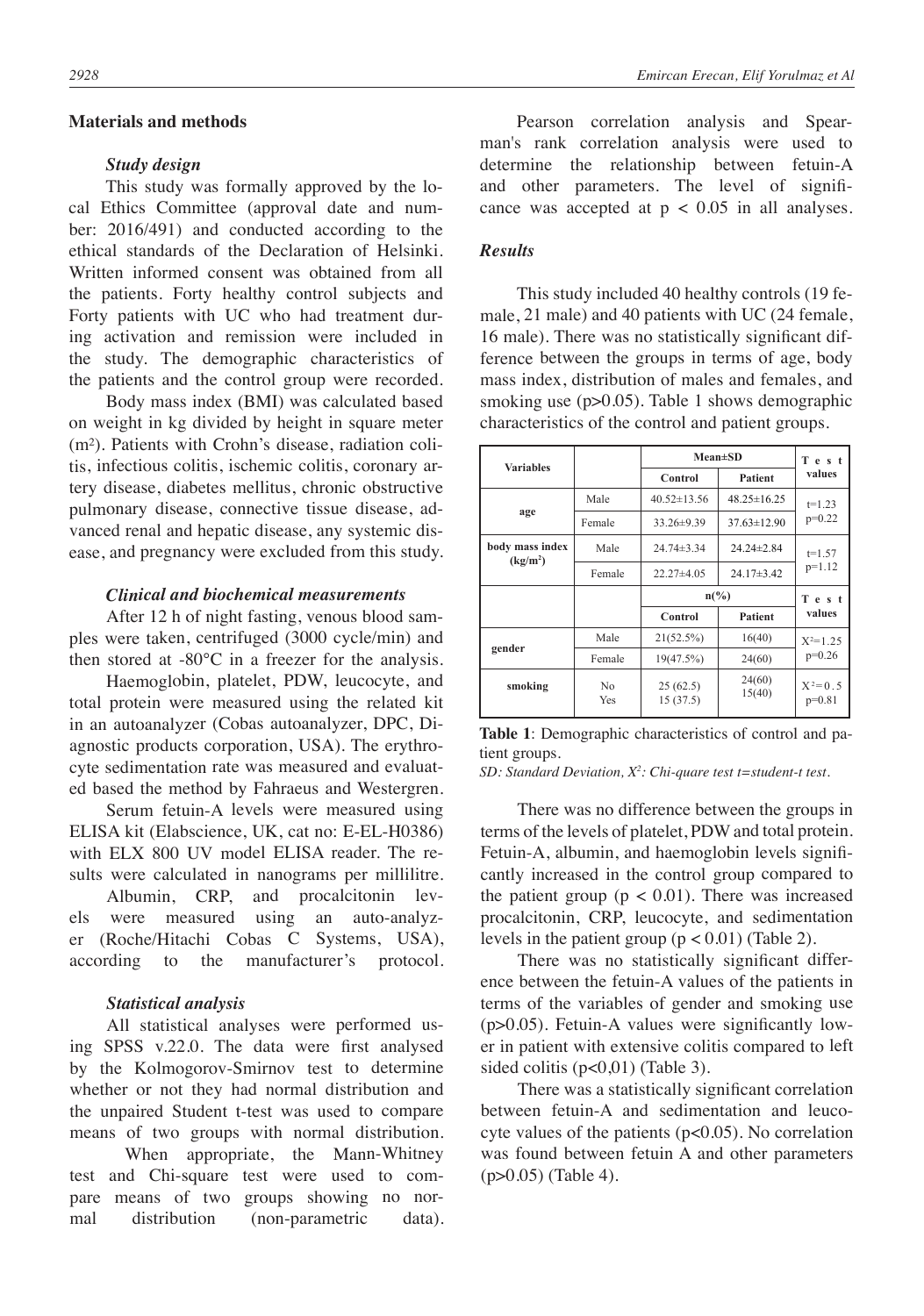| Variable               | Group              | Mean               | SD.            | <b>Test values</b> | p         |
|------------------------|--------------------|--------------------|----------------|--------------------|-----------|
| haemoglobin (g/dl)     | Control<br>Patient | 14.24<br>13.12     | 1.73<br>1.99   | $t = 2.69$         | $0.009**$ |
| platelet $(mm3)$       | Control<br>Patient | 272665<br>282547.5 | 70767<br>94583 | $t=0.52$           | 0.59      |
| leukocyte $(10^3$ /ml) | Control<br>Patient | 7.34<br>8.63       | 1.51<br>1.51   | $t = 1.73$         | $0.001**$ |
| PDW(f)                 | Control<br>Patient | 18.92<br>18.57     | 2.17<br>1.92   | $t=0.75$           | 0.45      |
| albumin $(g/dl)$       | Control<br>Patient | 4.65<br>4.48       | 0.28<br>0.38   | $t = 2.73$         | $0.008**$ |
| procalcitonin (ng/ml)  | Control<br>Patient | 0.033<br>0.043     | 0.013<br>0.026 | $t = 1.94$         | $0.04*$   |
| sedimentation (mm/hr)  | Control<br>Patient | 8.67<br>24.53      | 5.22<br>17.12  | $Z = 5.59$         | $0.000**$ |
| total protein (g/dl)   | Control<br>Patient | 7.4<br>7.34        | 0.31<br>0.53   | $t=0.63$           | 0.52      |
| <b>CRP</b><br>(mg/l)   | Control<br>Patient | 1.89<br>6.02       | 1.42<br>11.75  | $Z = 2.20$         | $0.03*$   |
| fetuin-A $(g/l)$       | Control<br>Patient | 0.306<br>0.158     | 0.043<br>0.06  | $t=12.51$          | $0.000**$ |

**Table 2**: The comparison of biochemical parameters in patient and control groups.

*SD:Standard deviation t= student t test, Z=Mann Whitney U test, \*p<0.05, \*\*p<0.01.* 

| Variable  | Group               | Fetuin-A |           | <b>Test</b> | p         |
|-----------|---------------------|----------|-----------|-------------|-----------|
|           |                     | Mean     | <b>SD</b> | values      |           |
| gender    | male $(n=16)$       | 0.17     | 0.05      | $t = 1.76$  | 0.08      |
|           | female $(n=24)$     | 0.14     | 0.06      |             |           |
| smoking   | $no(n=24)$          | 0.15     | 0.06      | $t=0.83$    | 0.4       |
|           | $yes (n=16)$        | 0.16     | 0.05      |             |           |
| extent of | left sided $(n=20)$ | 0.18     | 0.04      | $t = 3.42$  | $0.001**$ |
| disease   | extensive $(n=20)$  | 0.13     | 0.04      |             |           |

**Table 3**: Comparison of Fetuin-A levels of the patients according to gender, smoking status, and extent of disease. *SD:Standard deviation, t= student t test, \*\*p<0.01.* 

|                           | <b>Fetuin A</b> |         |
|---------------------------|-----------------|---------|
|                           | r               | p       |
| age (Year)                | 0.01            | 0.9     |
| body mass index (kg/m2)   | $-0.003$        | 0.98    |
| haemoglobin (g/dl)        | 0.26            | 0.09    |
| PDW(f)                    | 0.21            | 0.18    |
| platelet $(mm3)$          | 0.06            | 0.68    |
| leucocyte $(10^3$ /ml)    | $-0.28$         | $0.01*$ |
| sedimentation (mm/hr)     | $-0.32$         | $0.03*$ |
| albumin (gr/dl)           | 0.05            | 0.75    |
| C-reactive protein (mg/l) | $-0.11$         | 0.47    |
| procalcitonin (ng/ml)     | $-0.11$         | 0.48    |
| total protein (g/dl)      | 0.1             | 0.53    |

**Table 4**: The correlation between the fetuin-A values and the variables in patients.

*r: correlation coefficient. \*p<0.05.* 

### **Discussion**

UC is characterised by inflammation affecting only the colon and is limited to the mucosa and superficial submucosa. The inflammation may affect small intestine and colon and is accompanied usually by diarrhoea and bleeding. Microulcers and ulcers bleed and produce pus and mucus $(1,10)$ .

The balance of pro- and anti-inflammatory molecules in the colonic mucosa is significant for normal gut homeostasis. A failure of the cytokine profile in favour of pro-inflammatory cytokine overproduction leads to tissue damage as in inflammatory bowel diseases $(11)$ . Anti-inflammatory molecules decrease proinflammatory cytokine production in many different ways<sup> $(12)$ </sup>. It is suggested that fetuin is a cofactor taking an important role in counter-regulating macrophage activation $(13)$ .

Fetuin-A inhibits the production of macrophage proinflammatory cytokine synthesis during inflammation. Moreover, the hepatic fetuin-A expression is negatively regulated by several proinflammatory cytokines such as TNF, IL-1, IL-6, and IFN- $\gamma^{(14)}$ .

In vivo and in vitro studies have consistently approved that one function of fetuin-A is an essential inhibitor of pathological calcification on the molecular level. In addition, fetuin-A also acts as a carrier for lipids, which may influence calcification, inflammation, and apoptosis $(15)$ .

Fetuin acts as a negative acute-phase protein and its level reduces in acute and chronic inflammation<sup> $(16)$ </sup>. In the present study, Fetuin-A levels significantly decreased in the patient group. Ma et al., showed that the active patients with Crohn's disease and patients with UC both had significantly lower serum fetuin-A levels compared with the inactive ones with Crohn's disease and  $UC^{(17)}$ . In patients with pancreatitis and chronic kidney diseases, serum fetuin-A levels also decreased by  $20-30\%^{(18,19)}$ .

Also, a negative correlation was found between fetuin-A and sedimentation and leucocyte values in patients. There was a reverse correlation between fetuin-A levels and the levels of the proinflammatory cytokines such as IL-1β, IL-6, and TNF- $\alpha$  and a reverse correlation between low levels of fetuin-A and CRP, which is a marker of inflammation in patients undergoing haemodialysis $(20)$ .

Sato H. et al., showed that Serum Fetuin-A levels significantly decreased in patients with Rheumatoid Arthritis. In addition, it was found that while Serum C-reactive protein concentration and erythrocyte sedimentation rate were inversely cor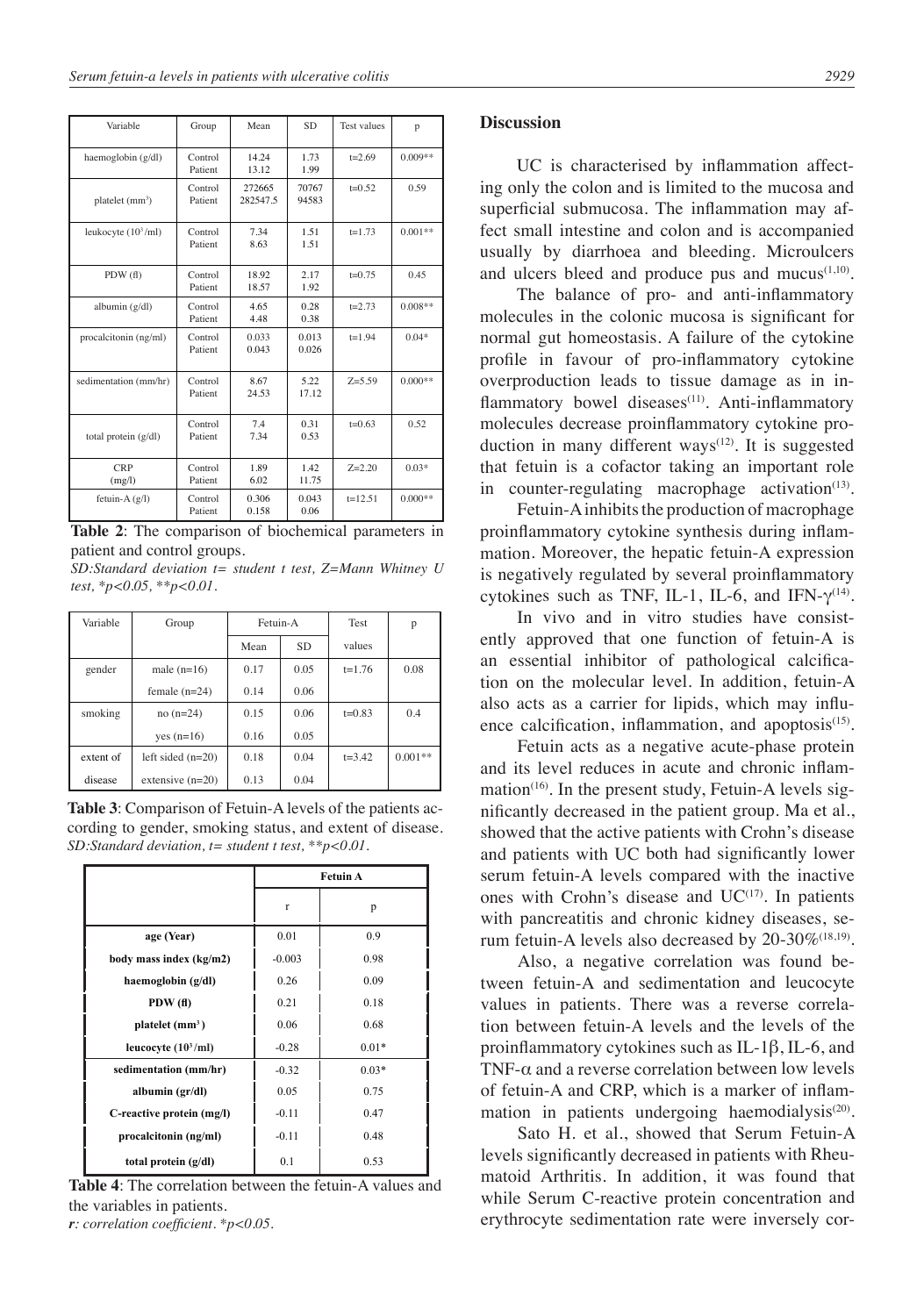related, albumin, haemoglobin and total cholesterol were positively correlated with Fetuin  $A^{(21)}$ . On the contrary, it was suggested that fetuin-A was a positive acute phase protein in injury. Clinically, plasma fetuin-A levels significantly elevated in patients with cerebral ischemic injury<sup>(22)</sup>. In this study, fetuin-A values were significantly lower in patient with extensive colitis compared to left sided colitis. It is indicated that the fetuin A is more vulnerable to decline as the area of inflammation grows. The present study revealed the relationship between values of leucocyte and sedimentation and fetuin-A level in UC patients. Inflammatory markers may be an alternative to other complex procedures to detect UC. Biochemical markers are non-invasive, simple, economical, and reliable tests $(17)$ . The present study supported fetuin-A concentration measurements as a negative acute phase protein of disease activity in patients with UC.

Ma et al. found that no significant correlation was found between 5-aminosalicylic acid, steroids, Immunosuppressants and disease activity but decreased serum fetuin-A levels were independently associated with disease activity in patients with UC<sup>(23)</sup>. Manolakis et al. was found that significantly lower fetuin-A levels in patients with UC the need for anti-TNF $\alpha$  therapy or surgery compared to other treatment groups<sup> $(24)$ </sup>. The result of the present study should be validated in larger cohorts. One of the present study's limitations is the sample size. Another limitation is that liver Fetuin-A and serum cytokine levels might also be evaluated. It would be more meaningful to perform comparative studies by measuring repeated fetuin-A levels in prospective, longitudinal and more patients with and without treatment.

### **References**

- 1) Griffiths AM, Buller HB (Eds). Inflammatory Bowel Disease In: Walker, Durie, Hamilton Pediatric Gastrointestinal Disease 3rd edition. Ontario: B.C. Decker Inc; 2000; 613 - 652.
- 2) Williams JG, Hughes LE, Hallet MB. Toxic oxygen metabolyte production by circulating phagocytic cells in inflammatory bowel disease. Gut 1990; 31: 187 - 193.
- 3) Heiss A, DuChesne A, Denecke B, Grötzinger J, Yamamoto K, Renné T, et al. Structural basis of calcification inhibition by alpha2-HS glycoprotein/fetuin-A. Formation of colloidal calciprotein particles. J Biol Chem 2003; 278: 13333 - 13341.
- 4) Friedman SL. McQuaid KR. Grendell JH. Current Diagnosis and Treatment in Gastroenterology. 2 nd. Ed. McGraw-Hill Company, 2003; 108 - 130.
- 5) Scott MM, EkbomA. Epidemiology of inflammatory bowel disease. Current Opinion in Gastroenterology 2002; 18: 416 - 420.
- 6) Autschbach F, Giese T, Gassler N, Sido B, Heuschen G, Heuschen U, et al. Cytokine/chemokine messenger-RNA expression profiles in ulcerative colitis and Crohn's disease. Virchows Archiv 2002; 441 - 500.
- 7) Kirsner JB. Overview of etiology, pathogenesis and epidemiology of inflammatory bowel disease. In:. Haubrich WS, Schaffner F, Berk JE, Eds. Bockus Gastroenterology. Vol: 2 5 th Ed., Philedelphia: WB Saunders Company 1995; 1293 - 1317.
- 8) Judd T, Day AS, Lemberg D, Turner D, Leach ST. Update of fecal markers of inflammation in inflammatory bowel disease. J Gastroenterol Hepatol. 2011; 26: 1493 - 1499.
- 9) Wang AY, Woo J, Lam CW, Wang M, Chan IH, Gao P, et al. Associations of serum fetuin-A with malnutrition, inflammation, atherosclerosis and valvular calcification syndrome and outcome in peritoneal dialysis patients. Nephrol Dial Transplant. 2005; 20: 1676 - 85.
- 10) Jager S, Stange EF, Wehkamp J. Inflammatory bowel disease: an impaired barrier disease. Langenbecks Arch Surg 2013; 398: 1 - 12.
- 11) Xavier RJ, Podolsky DK. Unravelling the pathogenesis of inflammatory bowel disease. Nature 2007; 448: 427 - 434.
- 12) Kilic T, Ural D, Ural E, Yumuk Z, Agacdiken A, Sahin T, et al. Relation between proinflammatory to anti-inflammatory cytokine ratios and long-term prognosis in patients with non-ST elevation acute coronary syndrome. Heart. 2006; 92: 1041 - 1046.
- 13) Wang H, Zhang M, Bianchi M, Sherry B, Sama A, Tracey KJ. Fetuin (alpha2-HS glycoprotein) opsonizes cationic macrophage deactivating molecules. Proc Natl Acad Sci U S A 1998; 95 : 14429 - 14434.
- 14) Kelly RA, Smith TW. Cytokines and cardiac contractile function. Circulation. 1997; 95: 778 - 781.
- 15) Brylka L, Jahnen-Dechent W. The role of fetuin-A in physiological andpathological mineralization. Calcif Tissue Int. 2013 ; 93 : 355 - 364.
- 16) Lebreton JP, Joisel F, Raoult JP, Lannuzel B, Rogez JP, Humbert G. Serum concentration of human alpha 2 HS glycoprotein during the inflammatory process: evidence that alpha 2 HS glycoprotein is a negative acute-phase reactant. J Clin Invest. 1979; 64: 1118 - 11129.
- 17) Ma P, Feng YC. Decreased serum fetuin-A levels and active inflammatory bowel disease. Am J Med Sci. 2014; 348: 47 - 51.
- 18) Kuśnierz-Cabala B, Gurda-Duda A, Panek J, Fedak D, Dumnicka P, Solnica B et al. Serum fetuin A concentrations in patients with acute pancreatitis. Clin Lab 2010; 56: 191 - 195.
- 19) Metry G, Stenvinkel P, Qureshi AR, Carrero JJ, Yilmaz MI, Barany P, et al. Low serum fetuin-A concentration predicts poor outcome only in the presence of inflammation in prevalent haemodialysis patients. Eur J Clin Invest. 2008; 38: 804 - 811.
- 20) Ketteler M. Fetuin-A and extraosseous calcification in uremia. Curr Opin Nephrol Hypertens 2005; 14: 337 - 342.
- 21) Sato H, Kazama JJ, Wada Y, et al. Decreased Levels of Circulating α2-Heremans-Schmid Glycoprotein/Fetuin-A (AHSG) in Patients with Rheumatoid Arthritis.